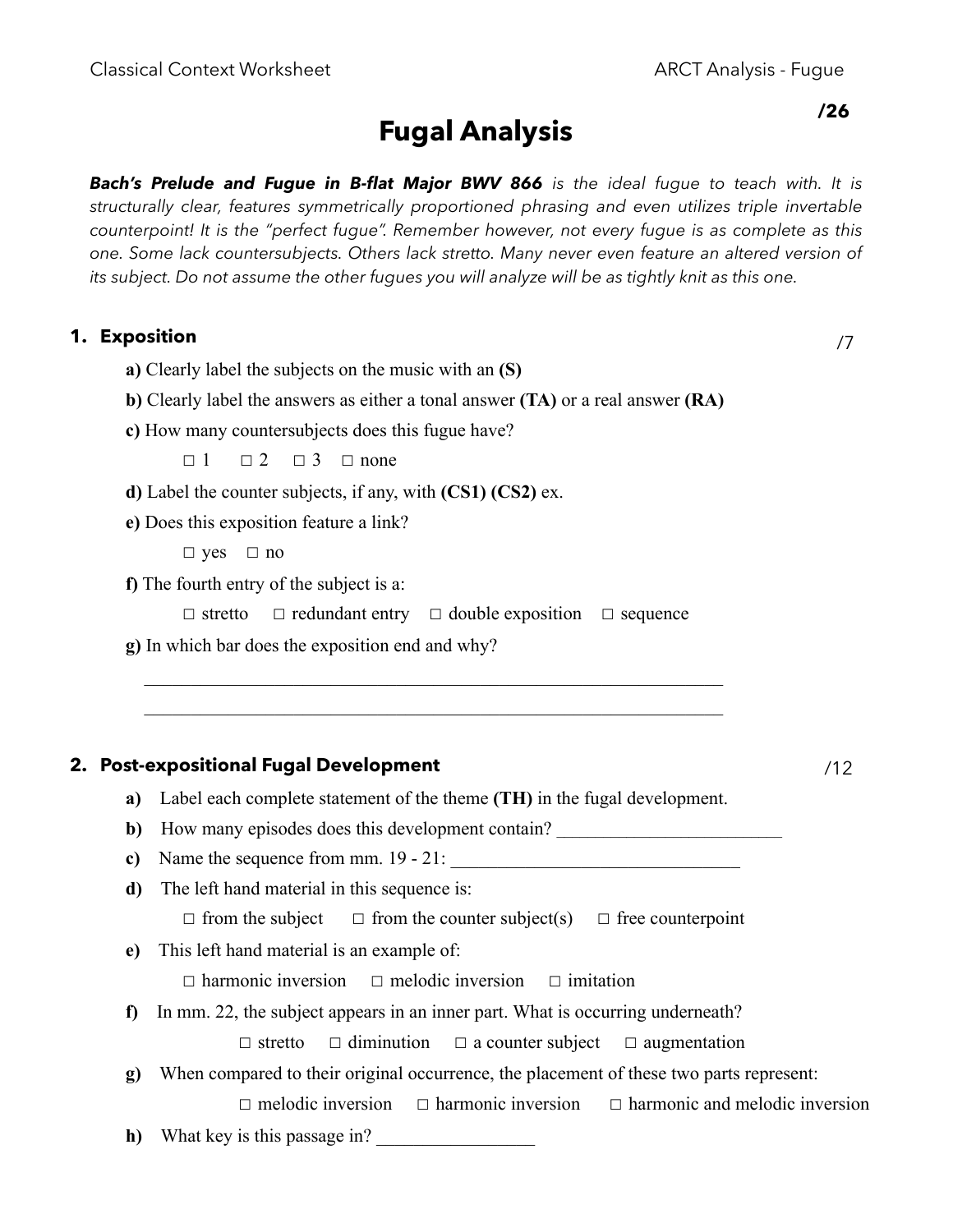**i)** Observe mm. 26-30. What best describes the inner part?

☐ free counterpoint ☐ an incomplete subject in E-flat ☐ CS1 in C minor **j)** Name the sequence from mm.  $30 - 33$ : **k)** The left hand material in this sequence is:

 $\Box$  from the subject  $\Box$  from the counter subject(s)  $\Box$  free counterpoint

**l**) Name the key at mm. 35:

## **3. Coda**

/7

*The beginning of the coda may be difficult to spot since the reappearance of the home key does not coincide with the entrance of a subject.*

**a)** Analyze the harmony in measures 35, 36, and 37.

**b)** Analyze the harmony from mm. 41 - 46.

 $\mathcal{L}=\frac{1}{2}$  , where  $\mathcal{L}=\frac{1}{2}$  , where  $\mathcal{L}=\frac{1}{2}$ 

 $\mathcal{L}=\frac{1}{2}$  , where  $\mathcal{L}=\frac{1}{2}$  , where  $\mathcal{L}=\frac{1}{2}$ 

**c)** If *coda* means stable tonic harmony, or pedal tones, where does the coda start?

**d)** If *coda* means the reappearance of the subject in the home key, where does the coda start?

**e)** Why might listeners be unable to determine which of these two locations is the real coda?

 $\mathcal{L}_\text{max}$  and  $\mathcal{L}_\text{max}$  and  $\mathcal{L}_\text{max}$  and  $\mathcal{L}_\text{max}$  and  $\mathcal{L}_\text{max}$  and  $\mathcal{L}_\text{max}$ 

 $\mathcal{L}_\text{max}$  and  $\mathcal{L}_\text{max}$  and  $\mathcal{L}_\text{max}$  and  $\mathcal{L}_\text{max}$  and  $\mathcal{L}_\text{max}$  and  $\mathcal{L}_\text{max}$ 

 $\mathcal{L}_\text{max}$  and  $\mathcal{L}_\text{max}$  and  $\mathcal{L}_\text{max}$  and  $\mathcal{L}_\text{max}$  and  $\mathcal{L}_\text{max}$  and  $\mathcal{L}_\text{max}$ 

 $\mathcal{L}_\text{max}$  and  $\mathcal{L}_\text{max}$  and  $\mathcal{L}_\text{max}$  and  $\mathcal{L}_\text{max}$  and  $\mathcal{L}_\text{max}$  and  $\mathcal{L}_\text{max}$ 

**f)** As an ARCT Analysis students, which of these is of greatest importance when locating codas?

- $\Box$  reinstatements of the subject in the home key
- $\Box$  a perfect cadence in the home key
- $\Box$  stable harmony & pedal tones in the home key
- $\Box$  homophonic texture

For more music worksheets visit *www.classicalcontext.ca* For private music theory lessons email Andrew James Clark at *classicalcontextonline@gmail.com*

**g**) As an ARCT Analysis students, where does the real coda start?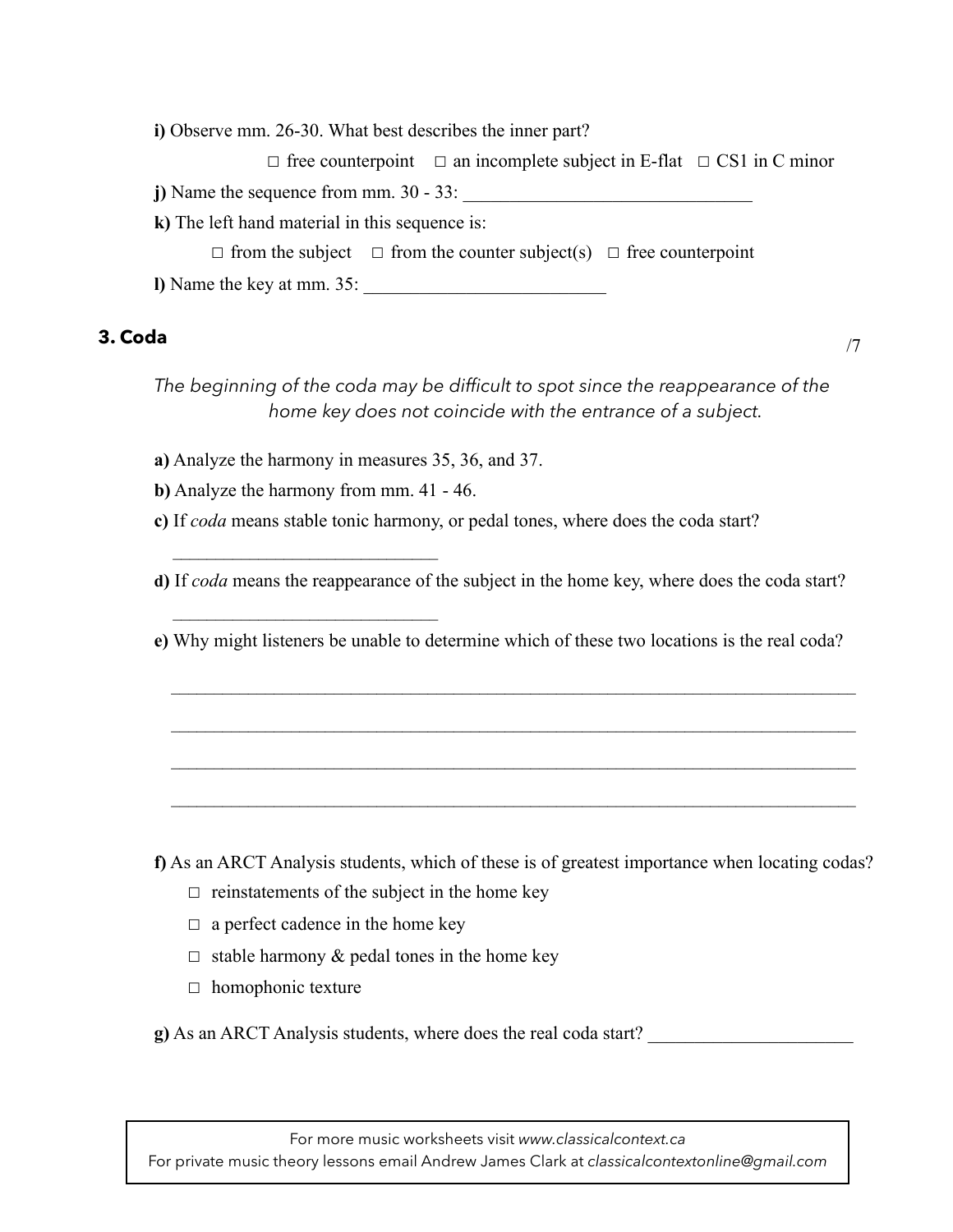